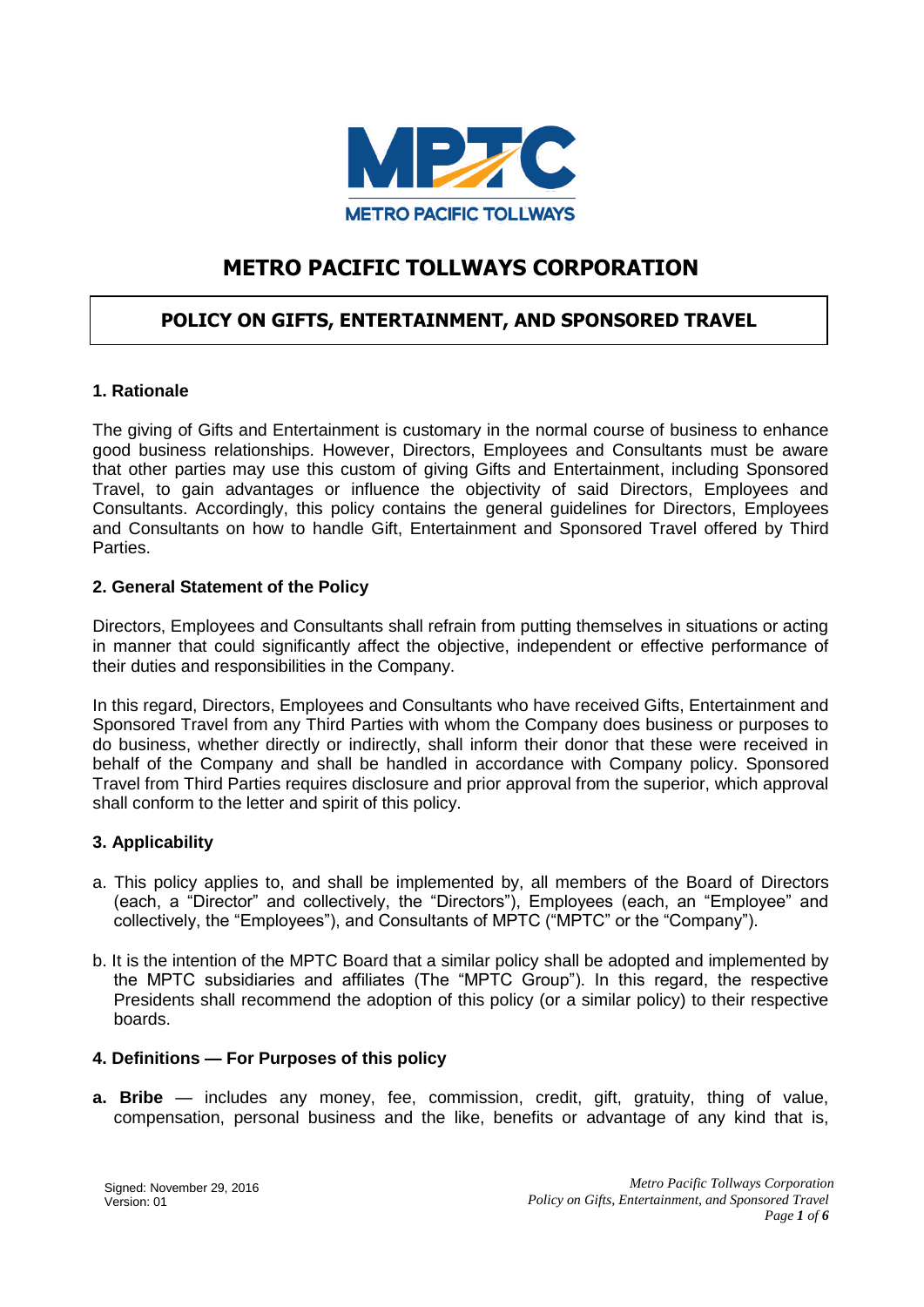directly or indirectly, provided to or received by anyone in his personal capacity for the purpose of obtaining favorable treatment in connection with a business transaction.

- **b. Consultants**  includes professional consultants, advisors, firms, partnerships, counsels, or such other professional entities or individuals rendering professional or specialized expert services to MPTC and/or any company within the Group, as well as advisors of the company who may be appointed by the Board of Directors or Chief Executive Officer (CEO)/President, or who act as representatives of the company's investors, shareholders, affiliates or partners.
- **c. Customer**  an individual or entity that buys products and/or services from MPTC and its subsidiaries and affiliates.
- **d. Employee**  any individual hired by MPTC for salaries and/or benefits provided in regular amounts at stated intervals in exchange for services rendered personally for the Company's business on a regular basis and who does not provide such services as part of an independent business. This includes MPTC's officers, executives, supervisors, and rank and file.
- **e. Relatives**  relatives of up to third degree, by consanguinity, affinity or legal adoption, including, the Directors', Employees' or Consultants' spouse, parents, children (and their spouses), siblings (and their spouses), nieces and nephews (limited to children of a brother or sister) [and their spouses], grandparents, and aunts and uncles (limited to brothers or sisters of a parent); and a domestic partner and his relatives of up to third degree, by consanguinity or affinity or legal adoption.
- **f. Gifts**  a thing(s), present, sponsorships, or any other personal benefit given by Third Parties to Directors, Employees, Consultants, or their Relatives with whom they transact, whether directly or indirectly, in relation to MPTC business dealings, and regardless of the place where such Gifts are offered to or received by a Director, Employee or Consultant.
	- **1. Expensive Gifts**  gifts above P4,000.00 in value. These shall be classified as:
		- **i. Perishable Gift** refers to any food, beverage, or flowers that will expire within the month from receipt, or those requiring refrigeration, such as, but not limited to, cakes, pastries and fruits.
		- **ii. Non-perishable Gift** this includes non-food or non-beverage item, as well as any food or beverage that does not fall under the scope of perishable gifts, such as, but not limited to, gift baskets with bottled/preserved food, packed biscuits/cookies, canned goods or liquor.
	- **2. Token Gifts**  gifts valued equal to or below P4,000.00 (regardless of whether it is perishable or non-perishable).
- **g. Entertainment**  refers to any form of hospitality such as meals for Directors, Employees and Consultants given by Third Parties. It also covers spectator and participative activities (i.e., golf, music, sailing, and other similar activities).
- **h. Sponsored Travel**  any travel, accommodation, and/or attendance/participation in conferences/conventions/seminars, international or domestic, whether for personal or business purposes, the costs of which are fully or partially paid for by Third Parties.
- **i. Third Party**  an individual, entity, organization and/or its representatives that has existing and/or intended business dealings with the Company. This includes prospective or existing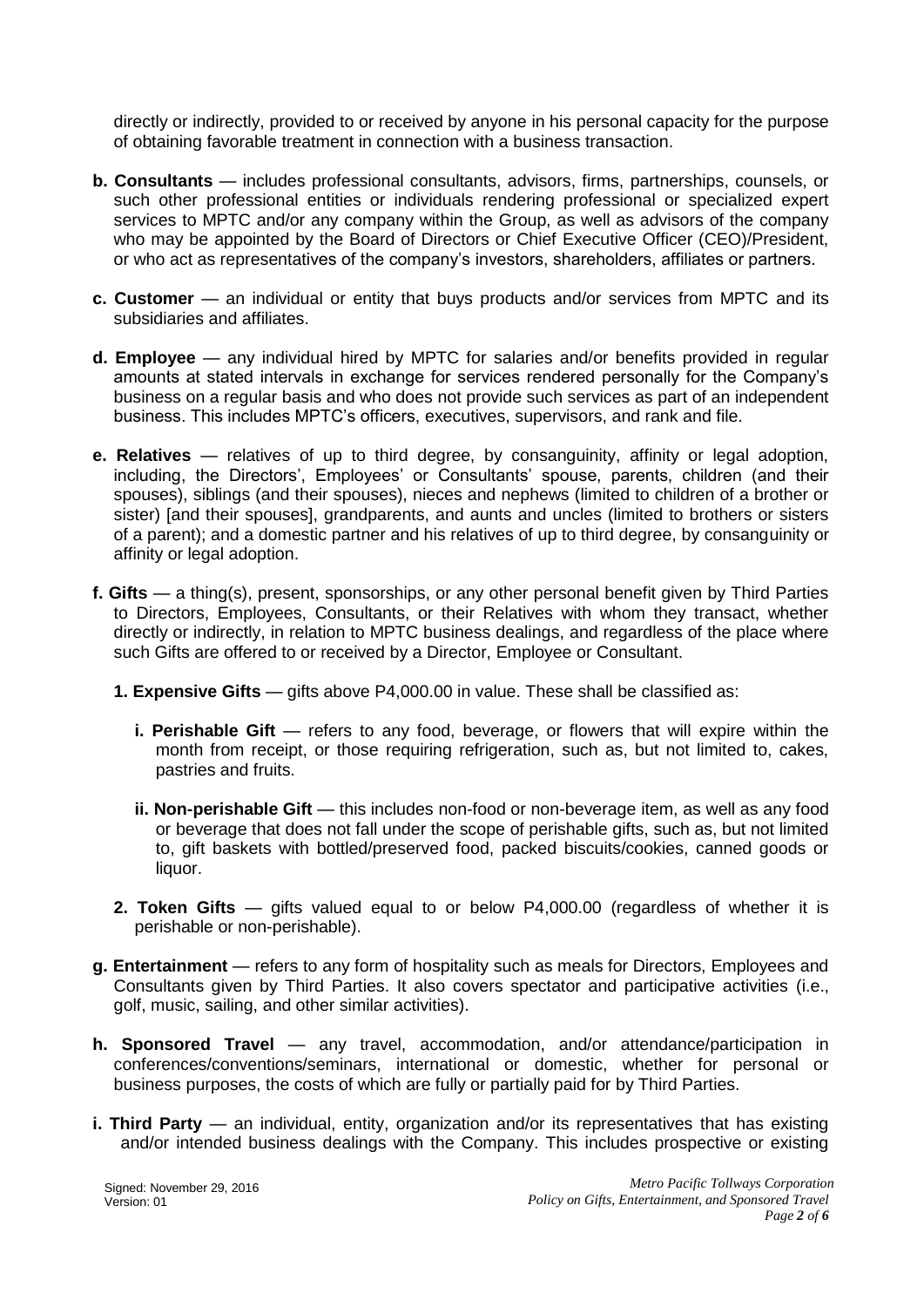suppliers, contractors, buyers, dealers and customers. This also covers associates (former classmates, co-workers, co-fraternity members, co-members in closed knit associations such as masonry/lodge, etc.) who are also prospective or existing suppliers, contractors, buyers, dealers or customers.

## **5. Detailed Policy Statements**

## **A. Gifts**

- 1. Solicitation of Gifts from Third Parties shall be avoided; while acceptance of Gifts from Third Parties shall be made in behalf of and surrendered to the Company, subject to the following guidelines:
	- i. Solicitation and/or acceptance of cash, cash/check gift certificates or other cash equivalents of any amount, free membership or subscription (e.g. sport or other clubs), and any Gifts, except as otherwise provided for in the succeeding paragraphs, from Third Parties even if given on occasions of rejoicing or celebration such as Company parties, birthdays, anniversaries, or Christmas, is prohibited.
	- ii. Token Gifts voluntarily given by a Third Party to a Director, Employee or Consultant may be accepted and kept by the recipient subject to existing COC policies set forth and approved by the Company.
	- iii. Frontliners, such as Toll Tellers, Patrols, and Outsourced Personnel i.e. Security Guards, Marshalls, etc. are prohibited from receiving gifts whether cash or in kind. This is to preclude undue familiarity with motorists and to preserve company image.
	- iv. Gifts or donations solicited by and/or given to the Company for Company-authorized corporate social responsibility programs or initiatives, including outreach or charitable works of the Company's officially recognized employee organizations, such as medicines for medical missions, food and supplies for calamities, materials for community development are acceptable; Provided, however, that in the event that not all gifts or donations shall be accepted or entertained or not all Third Parties will be requested to make a donation, gift or pledge, the parameters, requisites or conditions for the selection shall be made transparent to all at the outset, including other relevant Third Parties.
	- v. Donations in kind such as system equipment, to be utilized for the Company's research and development projects may be solicited and/or accepted in behalf of the Company; Provided, however, that in the event that not all donations are accepted, the acceptance parameters and conditions for acceptance shall be made transparent to all Third Parties.
	- vi. Raffle tickets (or prizes won from such raffle tickets) and other promotional items given to the Company, its Directors, Employees or Consultants for their attendance to certain events, conferences or product presentations of Third Parties may be accepted; Provided, however, that the other participants are likewise entitled to such raffle tickets and given equal opportunity to win prizes.
	- vii. Gifts offered to or received by a Director, Employee or Consultant from Third Parties in connection with such Director, Employee or Consultant's acceptance of an invitation or actual participation as speaker, facilitator, or reactors in conferences or seminars sponsored or organized by such Third Parties may be kept by the recipient; Provided, that the other speakers, facilitators and/or reactors are also given similar gift/tokens of appreciation by relevant Third Parties.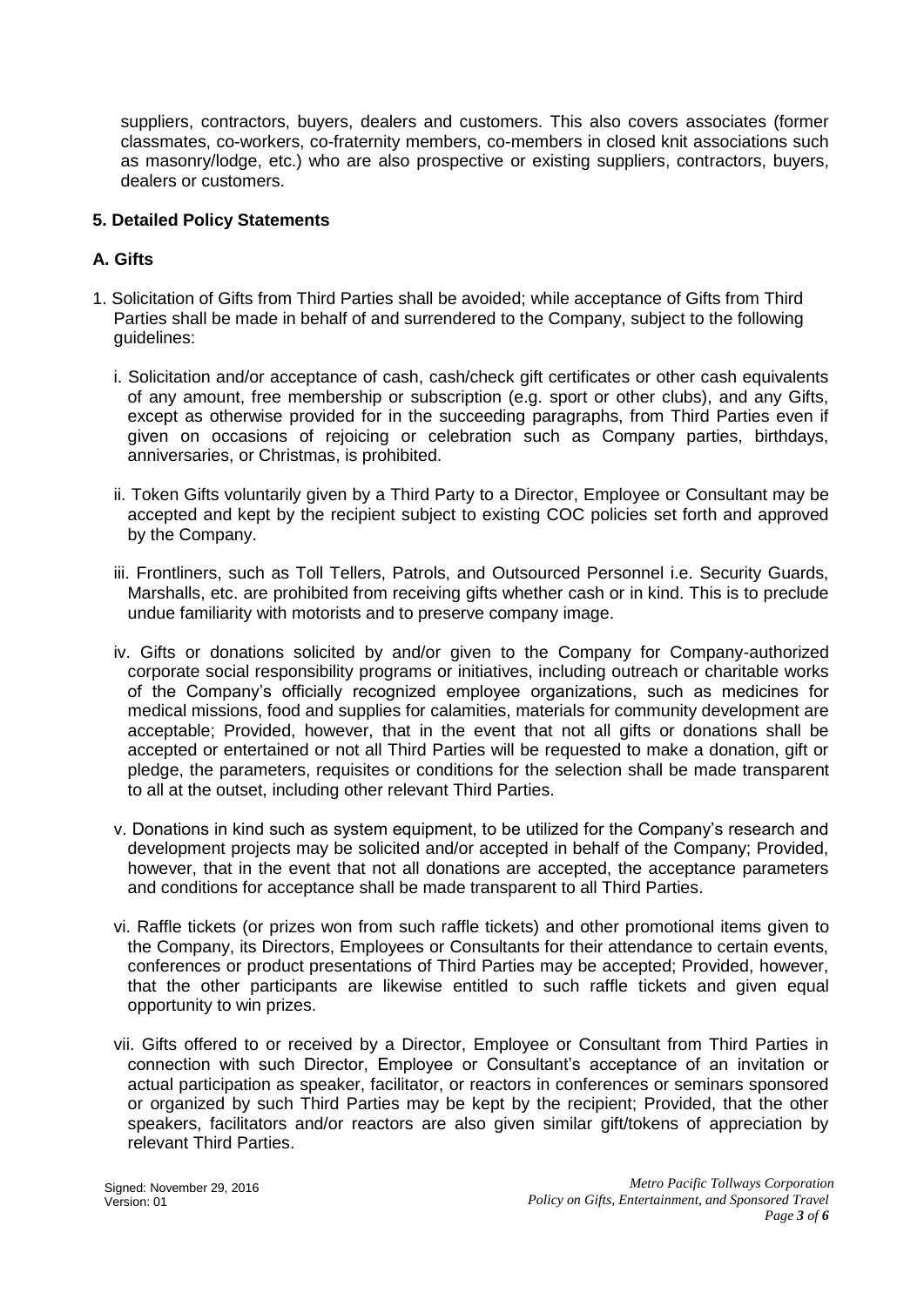- viii. Courtesy discounts given to Directors, Employees and Consultants by Third Parties on the former's personal purchases of products and services of Third Parties are allowed; Provided, that such discounted purchases are made openly and the same terms are made available to all Directors, Employees and Consultants.
- 2. Directors, Employees or Consultants shall not be eligible to receive Gifts as part of any purchase made by the Company.
- 3. The direct or indirect offer, payment, solicitation and/or acceptance of Bribes in any form by a Director, Employee or Consultant from a Third Party and vice-versa, is prohibited.

### **B. Entertainment**

- 1. The Director, Employee or Consultant shall use his best judgment in determining the propriety and frequency of accepting various forms of Entertainment offered by Third Parties. The following questions may be used as guidelines for a Director, Employee or Consultant in deciding whether an Entertainment is acceptable:
	- i. Is it related to the conduct of business?
	- ii. Would I feel comfortable telling others about this Entertainment? How would it appear to other Employees or people outside the Company?
	- iii. Do I feel compelled to reciprocate or grant special favors as a result of this Entertainment (or am I trying to constrain Third Parties to reciprocate or grant favors)?
	- iv. Am I certain the Entertainment does not violate any law, local or business rules and regulations, the Solicitation and Acceptance of Gifts and Entertainment Policy of MPTC, or any other Company rule? Is it contrary to morals or good customs?
- 2. Meals during business meetings are acceptable.
- 3. Business meetings in locations that do not conform to accepted standards of propriety and are not conducive for business purposes shall be avoided.
- 4. Acceptance of invitations to theater, concerts or social/sporting events are permissible; Provided, however, that such invitations are generally available to others in the same community, category or industry. Further, due regard to the frequency of attendance and benefit for the Company shall be considered at all times.
- 5. Directors, Employees and Consultants shall not use property belonging to Third Parties, their employees, agents, and/or representatives such as, but not limited to, vehicles, beach houses, resorts and vacation houses whether for their personal benefit or Company purpose.
- 6. Directors, Employees and Consultants shall refrain from requesting for or soliciting any form of Entertainment from a Third Party including sponsorship of Company activities, non-Company supported charitable works, and/or personal events such as birthdays, weddings, baptisms, etc., or from accepting such Entertainment where such acceptance could impair their objectivity in the performance of their duties and obligations to the Company.

#### **C. Sponsored Travel**

1. Sponsorship of the Company or its Director, Employee or Consultant's attendance, which may include travel, accommodation and/or registration expenses in conferences, conventions, and exhibits is acceptable; Provided, that the sponsor is an industry/professional organization (e.g.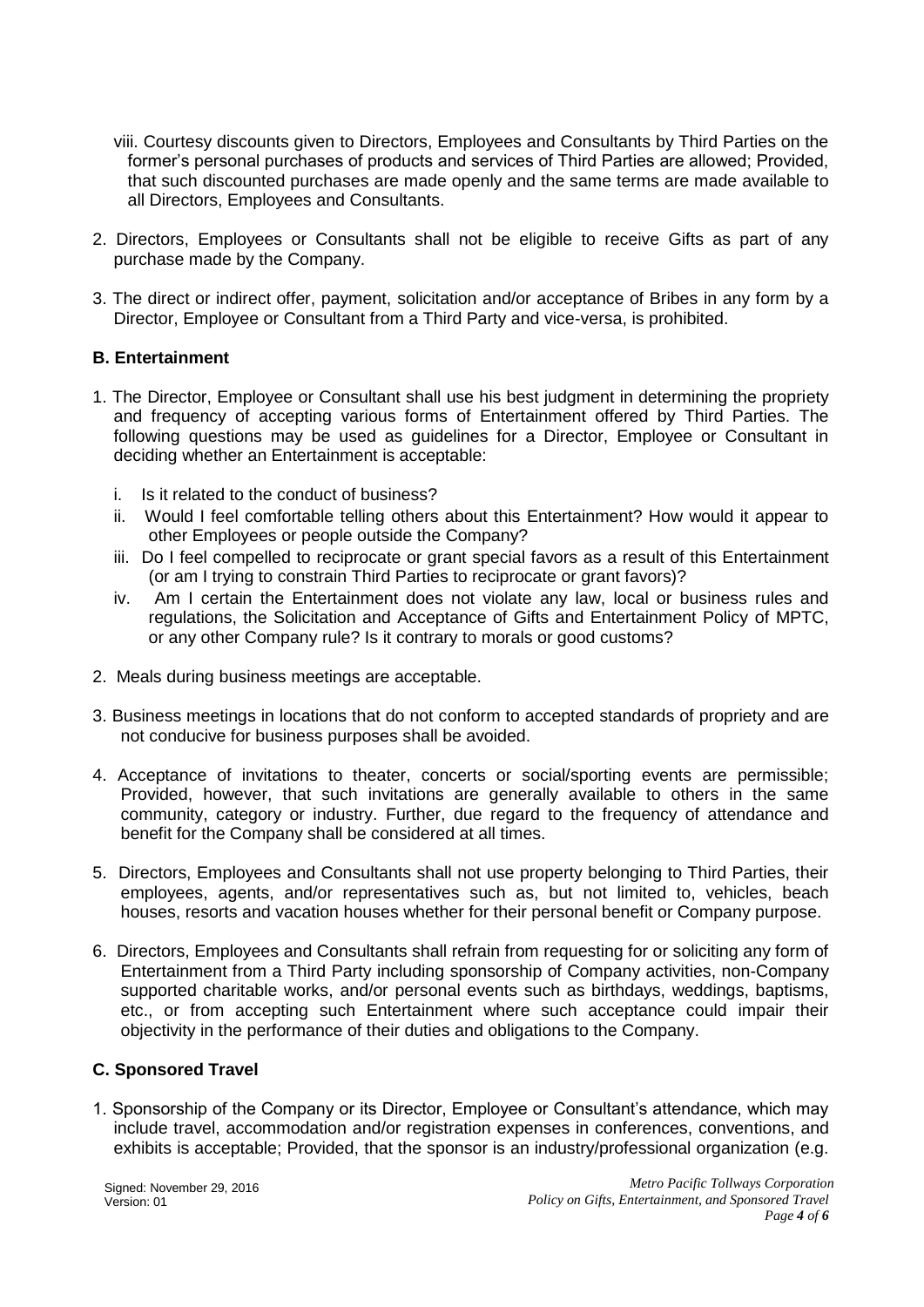Japan International Cooperation Agency, International Telecommunications Union, etc.) not associated with any Third Party.

- 2. The Director, Employee or Consultant is obliged to refuse offers of free travel and/or accommodation to conferences, conventions, exhibits, product presentations or other similar events from Third Parties. Attendance at such conferences, conventions, exhibits, product presentations or other similar events shall be allowed only if: (a) it will benefit the Company, (b) is approved by the appropriate approving authority and (c) the Company pays for all expenses associated with such travel. However, in exceptional and justified cases as may be determined in writing by the Chairman of the Board (for Directors) or the President and CEO (for employees and Consultants), said approving authorities may allow Directors, Employees or Consultants to accept Sponsored Travel to conferences, conventions, and such events from Third Parties.
- 3. Complimentary travel and accommodation for trainings from Third Parties may be permitted if these are part of an approved/existing contract and are deemed to benefit the Company.
- 4. There are instances when Third Parties provide Sponsored Travel to Directors, Employees or Consultants to local and/or international business/industrial site to demonstrate actual performance of their products/systems (i.e. Proof of Concept). Acceptance of such sponsored invitation should be justified by the following:
	- 1. The purpose of the travel should be business in nature and has a direct benefit to the future performance and business of the Company.
	- 2. Knowledge of Directors, Employees or Consultants assigned/chosen for the travel would be valuable to the evaluation of the system and directly related to his job function.
- **6. What needs to be done**  It is the duty of a Director, Employee or Consultant who is offered or receives a Gift, Entertainment and/or Sponsored Travel to immediately disclose the offer or receipt thereof to his respective superior. These shall be handled in the following manner:

| ىس ،                                      |                                                                                                                                                   |
|-------------------------------------------|---------------------------------------------------------------------------------------------------------------------------------------------------|
| <b>Type of Gift</b>                       | <b>Disposition</b>                                                                                                                                |
| 1. Cash, cash/check certificates or other | Shall be politely refused and/or returned to the Third                                                                                            |
| cash equivalents of any amount            | Party.                                                                                                                                            |
| 2. Token Gifts                            | Shall be kept by the recipient on special occasions<br>such as Christmas.                                                                         |
| 3. Expensive Gifts                        | Frontliners as defined herein are prohibited from<br>receiving any gifts whatsoever from motorists or third<br>parties.                           |
| i. Non-perishable Gift                    | Shall be raffled-off for a Company event, e.g.<br>Christmas Party, for the benefit of all Directors,<br>Employees and Consultants of the Company. |
| ii. Perishable Gift                       | Shall be shared and consumed by the Employees in<br>the business unit to which the recipient belongs.                                             |

A. Gifts

#### B. Entertainment and Sponsored Travel

In rare occasions when the offers from a Third Party exceed those outlined in Sections 5-B and 5-C, the Director, Employee or Consultant shall discuss such occurrences for approval of the relevant superior (refer to the Table below) before acceptance. In all events, however,